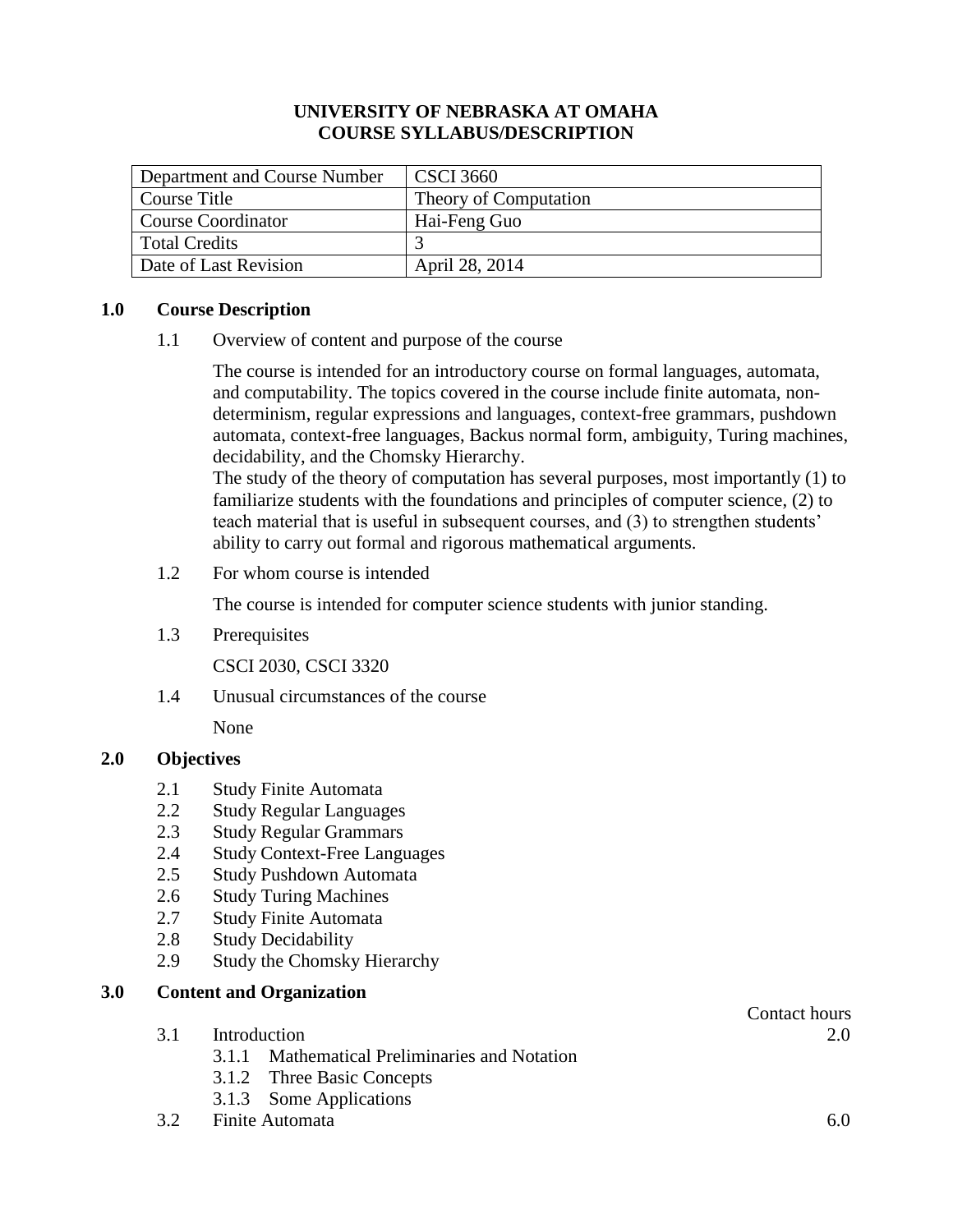|      |       | 3.2.1 Deterministic Finite Accepters                                  |     |
|------|-------|-----------------------------------------------------------------------|-----|
|      | 3.2.2 | <b>Nondeterministic Finite Accepters</b>                              |     |
|      | 3.2.3 | Equivalence of Deterministic and Nondeterministic Finite Accepters    |     |
|      |       | 3.2.4 Reduction of the Number of States in Finite Automata            |     |
| 3.3  |       | <b>Regular Languages and Regular Grammars</b>                         | 3.0 |
|      |       | 3.3.1 Regular Expressions                                             |     |
|      |       | 3.3.2 Connection Between Regular Expressions and Regular Languages    |     |
|      |       | 3.3.3 Regular Grammars                                                |     |
| 3.4  |       | Properties of Regular Languages                                       | 3.0 |
|      |       | 3.4.1 Closure Properties of Regular Languages                         |     |
|      |       | 3.4.2 Elementary Questions about Regular Languages                    |     |
|      |       | 3.4.3 Identifying Nonregular Languages                                |     |
| 3.5  |       | <b>Context-Free Languages</b>                                         | 6.0 |
|      |       | 3.5.1 Context-Free Grammars                                           |     |
|      |       | 3.5.2 Parsing and Ambiguity                                           |     |
|      | 3.5.3 | <b>Context-Free Grammars and Programming Languages</b>                |     |
| 3.6  |       | Simplification of Context-Free Grammars and Normal Forms              | 3.0 |
|      |       | 3.6.1 Methods for Transforming Grammars                               |     |
|      |       | 3.6.2 Two Important Normal Forms                                      |     |
|      | 3.6.3 | A Membership Algorithm for Context-Free Grammars                      |     |
| 3.7  |       | Pushdown Automata                                                     | 6.0 |
|      |       | 3.7.1 Nondeterministic Pushdown Automata                              |     |
|      |       | 3.7.2 Pushdown Automata and Context-Free Languages                    |     |
|      |       | 3.7.3 Deterministic Pushdown Automata and Deterministic Context-Free  |     |
|      |       | Languages                                                             |     |
|      | 3.7.4 | Grammars for Deterministic Context-Free Languages                     |     |
| 3.8  |       | Properties of Context-Free Languages                                  | 3.0 |
|      | 3.8.1 | Two Pumping Lemmas                                                    |     |
|      | 3.8.2 | Closure Properties and Decision Algorithms for Context-Free Languages |     |
| 3.9  |       | <b>Turing Machines</b>                                                | 3.0 |
|      |       | 3.9.1 The Standard Turing Machine                                     |     |
|      | 3.9.2 | Combining Turing Machines for Complicated Tasks                       |     |
|      | 3.9.3 | Turing's Thesis                                                       |     |
| 3.10 |       | Other Models of Turing Machines                                       | 2.0 |
|      |       | 3.10.1 Minor Variations on the Turing Machine Theme                   |     |
|      |       | 3.10.2 Turing Machines with More Complex Storage                      |     |
|      |       | 3.10.3 Nondeterministic Turing Machines                               |     |
|      |       | 3.10.4 A Universal Turing Machine                                     |     |
|      |       | 3.10.5 Linear Bounded Automata                                        |     |
| 3.11 |       | A Hierarchy of Formal Languages and Automata                          | 1.0 |
|      |       | 3.11.1 Recursive and Recursively Enumerable Languages                 |     |
|      |       | 3.11.2 The Chomsky Hierarchy                                          |     |
| 3.12 |       | Limits of Algorithmic Computation                                     | 1.0 |
|      |       | 3.12.1 Some Problems That Cannot Be Solved by Turing Machines         |     |
|      |       | 3.12.2 Undecidable Problems for Recursively Enumerable Languages      |     |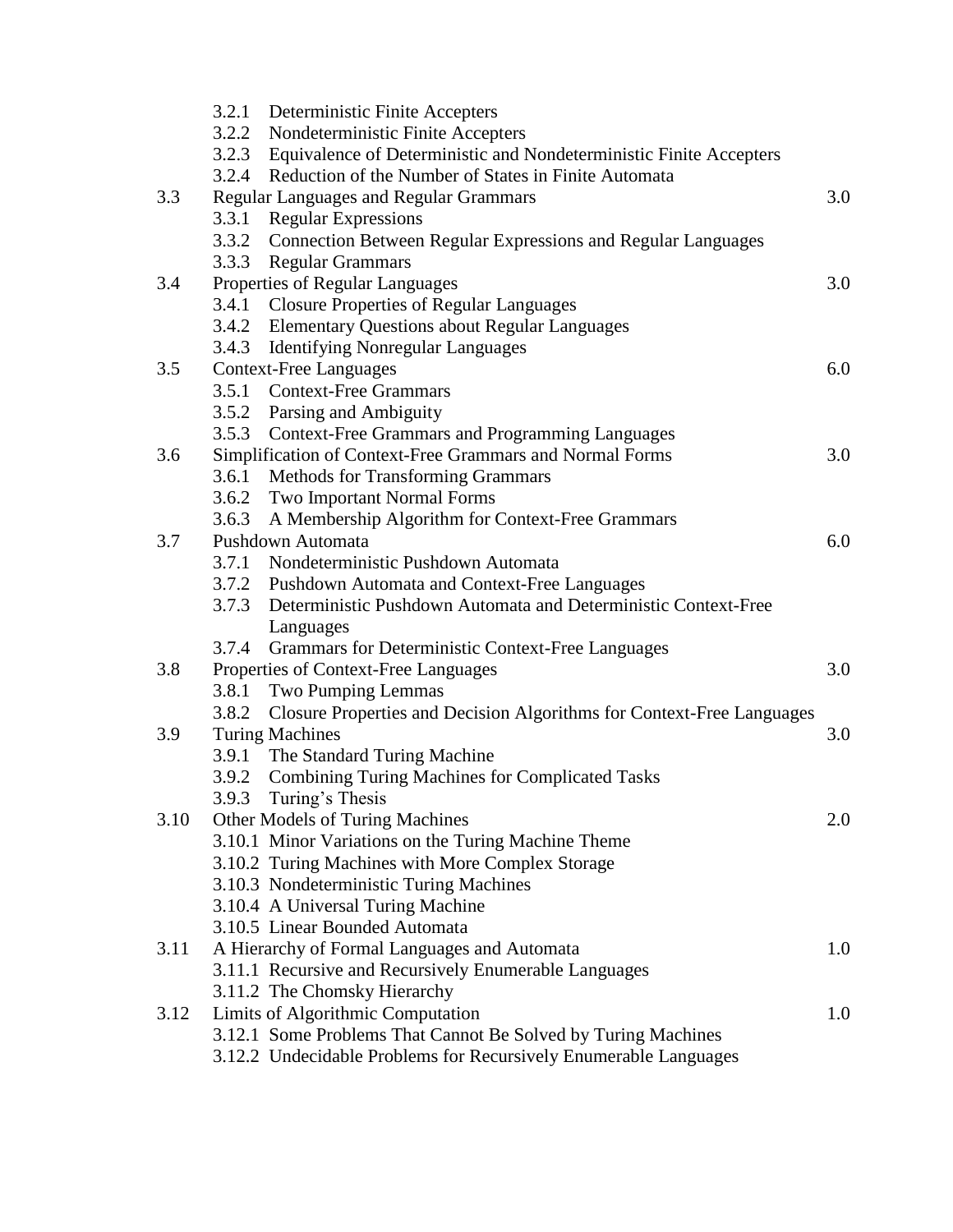## **4.0 Teaching Methodology**

4.1 Methods to be used

The primary teaching methods will be lecture, in-class demonstrations, and in-class exercises.

4.2 Student role in the course

The student will attend lectures and demonstration, participate in discussion on assigned readings, complete assigned homework, and complete required examinations.

4.3 Contact hours

Three hours per week

## **5.0 Evaluation**

5.1 Type of student products

Students are asked to complete assignments intended to enhance theoretical analysis and proofs. This is in addition to exams given in the course.

5.2 Basis for determining the final grade

| Component     | Grading |
|---------------|---------|
| Exams         | 70%     |
| Assignments   | 25%     |
| Participation | 5%      |

5.3 Grading scale

| Grade          |
|----------------|
| $A+$           |
| A              |
| $A-$           |
| $B+$           |
| B              |
| $B-$           |
| $C+$           |
| $\overline{C}$ |
| $C-$           |
| D+             |
| D              |
| D              |
| F              |
|                |

# **6.0 Resource Material**

- 6.1 Textbook(s) or other required readings used in the course, or equivalent examples
	- 6.1.1 Peter Linz: An Introduction to Formal Languages and Automata, fourth edition, Jones and Bartlett publisher, 2006.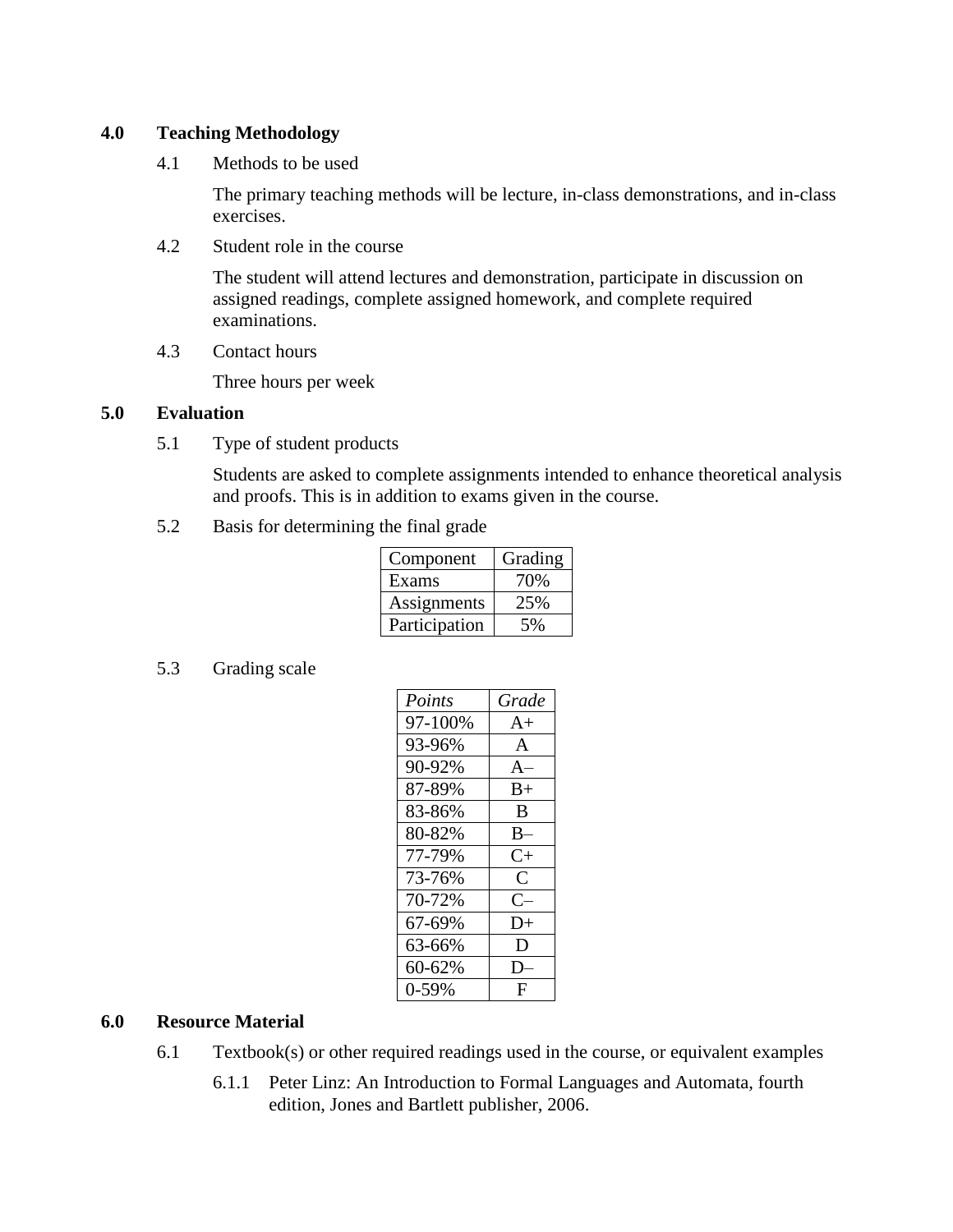- 6.2 Other suggested reading material or equivalents
- 6.3 Other sources for gathering information or equivalent
- 6.4 Current bibliography or equivalent
	- 6.4.1 *Languages and Machines: An Introduction to the Theory of Computer Science*, by Thomas A. Sudkamp, Addison Wesley, 1996.
	- 6.4.2 *Theory of Computing: A Gentle Introduction*, by Efim Kimber & Carl A. Smith, Prentice Hall, 2000.
	- 6.4.3 *Theory of Computation: Formal Languages, Automata, and Complexity*, by J. Glenn Brookshear, Benjamin Cummings, 1989.
	- 6.4.4 *Elements of the Theory of Computation*, by Harry R. Lewis & Christos Papadimitriou, Prentice Hall, 1997.
	- 6.4.5 *Introduction to the Theory of Computation*, by Michael Sipser, Brooks/Cole Publishing Company, 1996.
	- 6.4.6 *Introduction to Computability*, by Frederick C. Hennie, Addison Wesley, 1977.
	- 6.4.7 *Computability and Complexity: From a Programming Perspective*, by Neil D. Jones, MIT Press, 1997.

### **7.0 Computing Accreditation Commission Category Content (class time in hours):**

| <b>CSAB Category</b>                          | Core | Advanced |
|-----------------------------------------------|------|----------|
| Data Structures                               |      |          |
| <b>Computer Organization and Architecture</b> |      |          |
| Algorithm and Software Design                 |      |          |
| <b>Concepts of Programming Languages</b>      |      |          |

## **8.0 Oral and Written Communications**

Every student is required to submit at least  $\_\_0$  written reports (not including exams, tests, quizzes, or commented programs) to typically \_\_\_\_\_ pages and to make \_\_\_0\_\_ oral presentations of typically \_\_\_\_\_ minutes duration. Include only material that is graded for grammar, spelling, style, and so forth, as well as for technical content, completeness, and accuracy.

#### **9.0 Social and Ethical Issues**

No coverage.

#### **10.0 Theoretical content**

The course is very theoretical. Computational logic and formal language models are well founded in the theoretical aspects of computer science.

#### **11.0 Problem analysis**

The course is mathematical in nature and, as a result, requires considerable understanding of the methods used to solve mathematical problems in the course. This involves problem detailed problem reading to understand what is given and what is required. This is followed by analysis applied to special cases for better understanding of the problem requirements.

#### **12.0 Solution design**